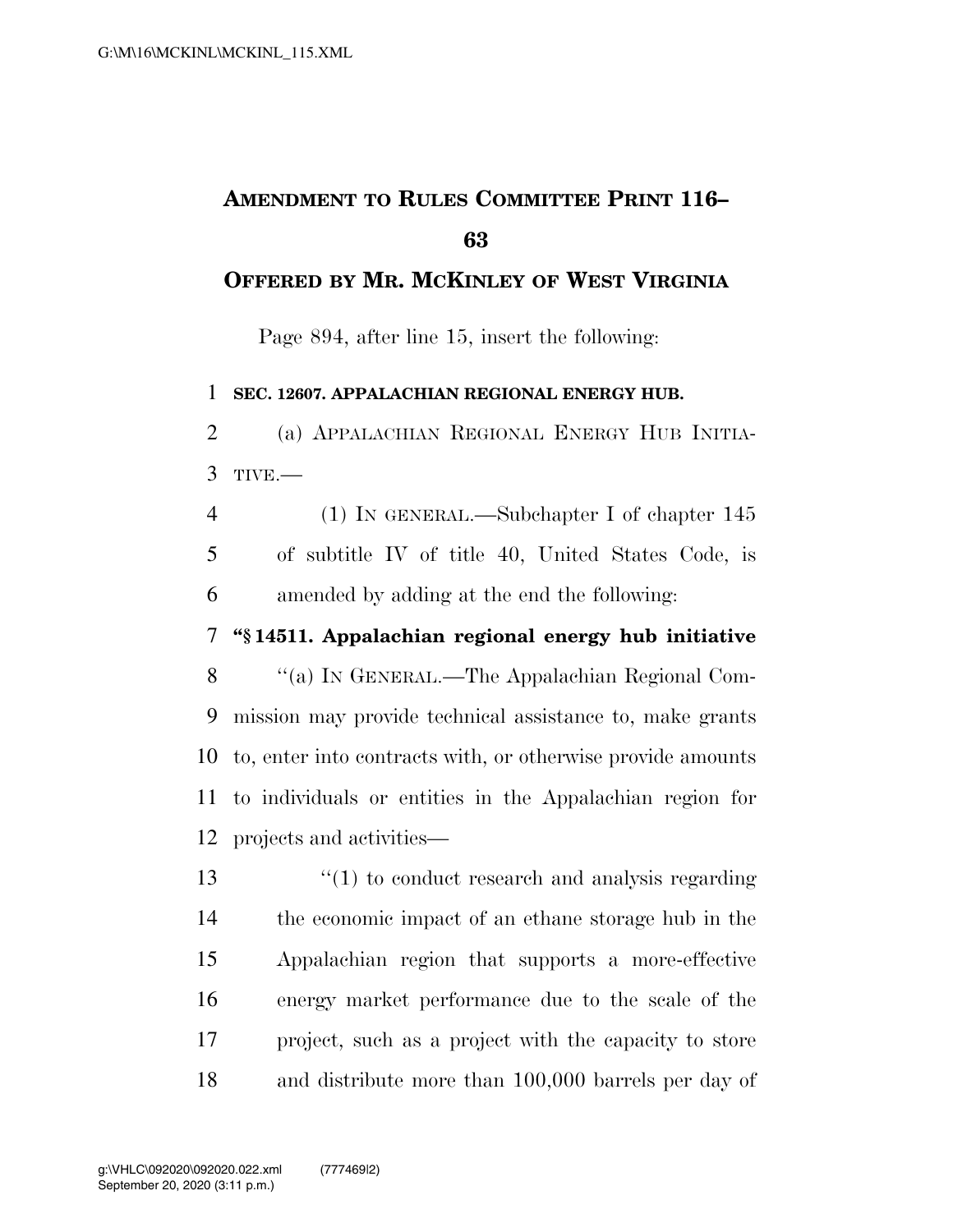| $\mathbf{1}$   | hydrocarbon feedstock with a minimum gross heat-                |
|----------------|-----------------------------------------------------------------|
| $\overline{2}$ | ing value of 1,700 Btu per standard cubic foot;                 |
| 3              | $"(2)$ with the potential to significantly con-                 |
| $\overline{4}$ | tribute to the economic resilience of the area in               |
| 5              | which the project is located; and                               |
| 6              | $(3)$ that will help establish a regional energy                |
| 7              | hub in the Appalachian region for natural gas and               |
| 8              | natural gas liquids, including storage and associated           |
| 9              | pipelines.                                                      |
| 10             | "(b) LIMITATION ON AVAILABLE AMOUNTS.—Of the                    |
| 11             | cost of any activity eligible for a grant under this sec-       |
| 12             | $tion$ —                                                        |
| 13             | $\cdot$ (1) not more than 50 percent may be provided            |
| 14             | from amounts made available to carry out this sec-              |
| 15             | tion;                                                           |
| 16             | $(2)$ in the case of a project to be carried out                |
| 17             | in a county for which a distressed county designa-              |
| 18             | tion is in effect under section 14526, not more than            |
| 19             | 80 percent may be provided from amounts made                    |
| 20             | available to carry out this section; and                        |
| 21             | $\cdot\cdot\cdot(3)$ in the case of a project to be carried out |
| 22             | in a county for which an at-risk county designation             |
| 23             | is in effect under section $14526$ , not more than 70           |
| 24             | percent may be provided from amounts made avail-                |
| 25             | able to carry out this section.                                 |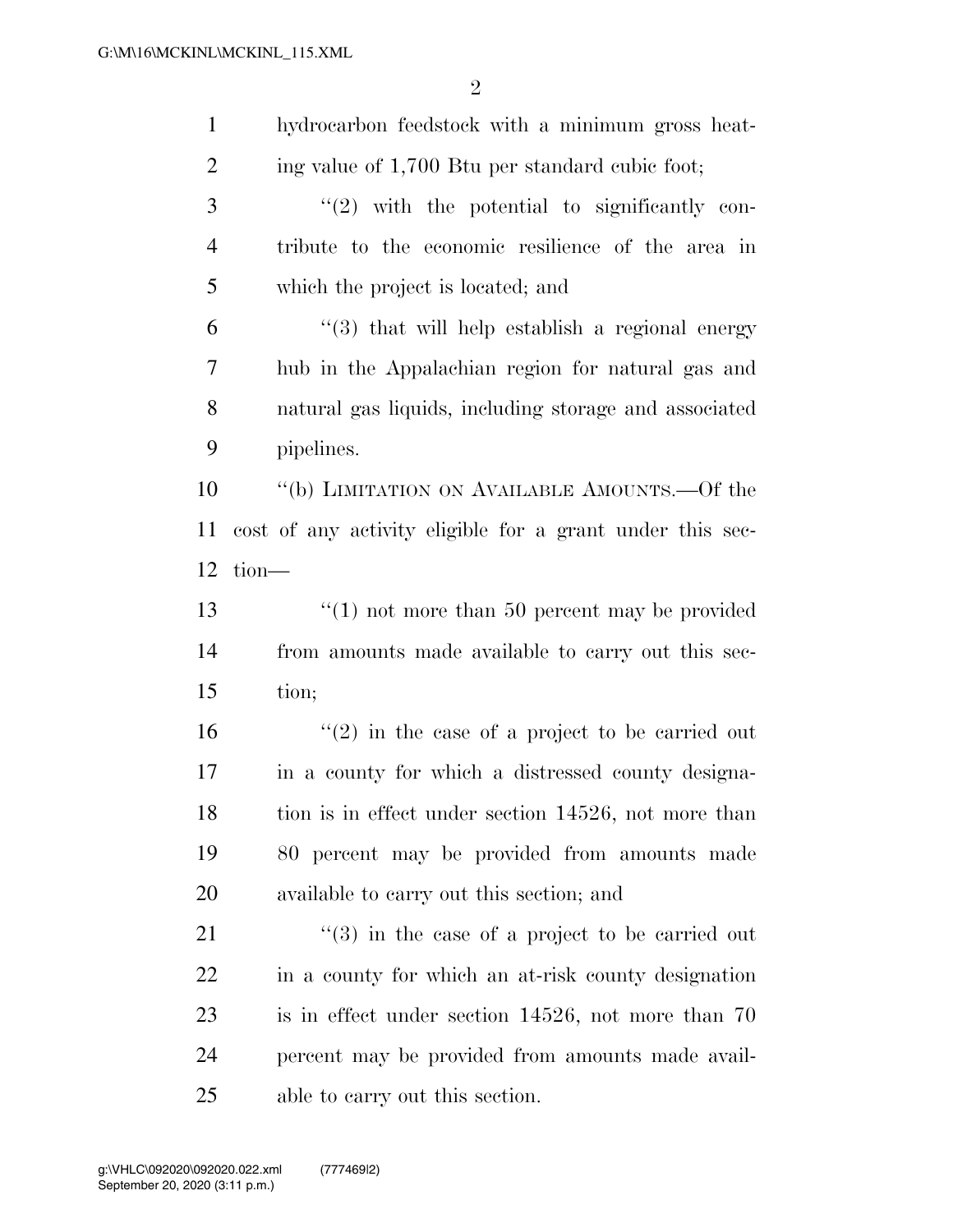''(c) SOURCES OF ASSISTANCE.—Subject to sub- section (b), a grant provided under this section may be provided from amounts made available to carry out this section, in combination with amounts made available—

- ''(1) under any other Federal program; or
- 6  $"(2)$  from any other source.

 ''(d) FEDERAL SHARE.—Notwithstanding any provi- sion of law limiting the Federal share under any other Federal program, amounts made available to carry out this section may be used to increase that Federal share, as the Appalachian Regional Commission determines to be appropriate.''.

| 13 | (2) CLERICAL AMENDMENT.—The analysis for            |
|----|-----------------------------------------------------|
| 14 | subchapter I of chapter 145 of title 40, United     |
| 15 | States Code, is amended by inserting after the item |
| 16 | relating to section 14510 the following:            |

''14511. Appalachian regional energy hub initiative.''.

(b) AUTHORIZATIONS.—Section 14703 of title 40,

United States Code, is amended—

- 19  $(1)$  in subsection  $(a)$  20 (A) in paragraph  $(4)$  by striking "and" at 21 the end; (B) in paragraph (5) by striking the period 23 and inserting "; and "; and
- 24  $(C)$  by adding at the end the following: